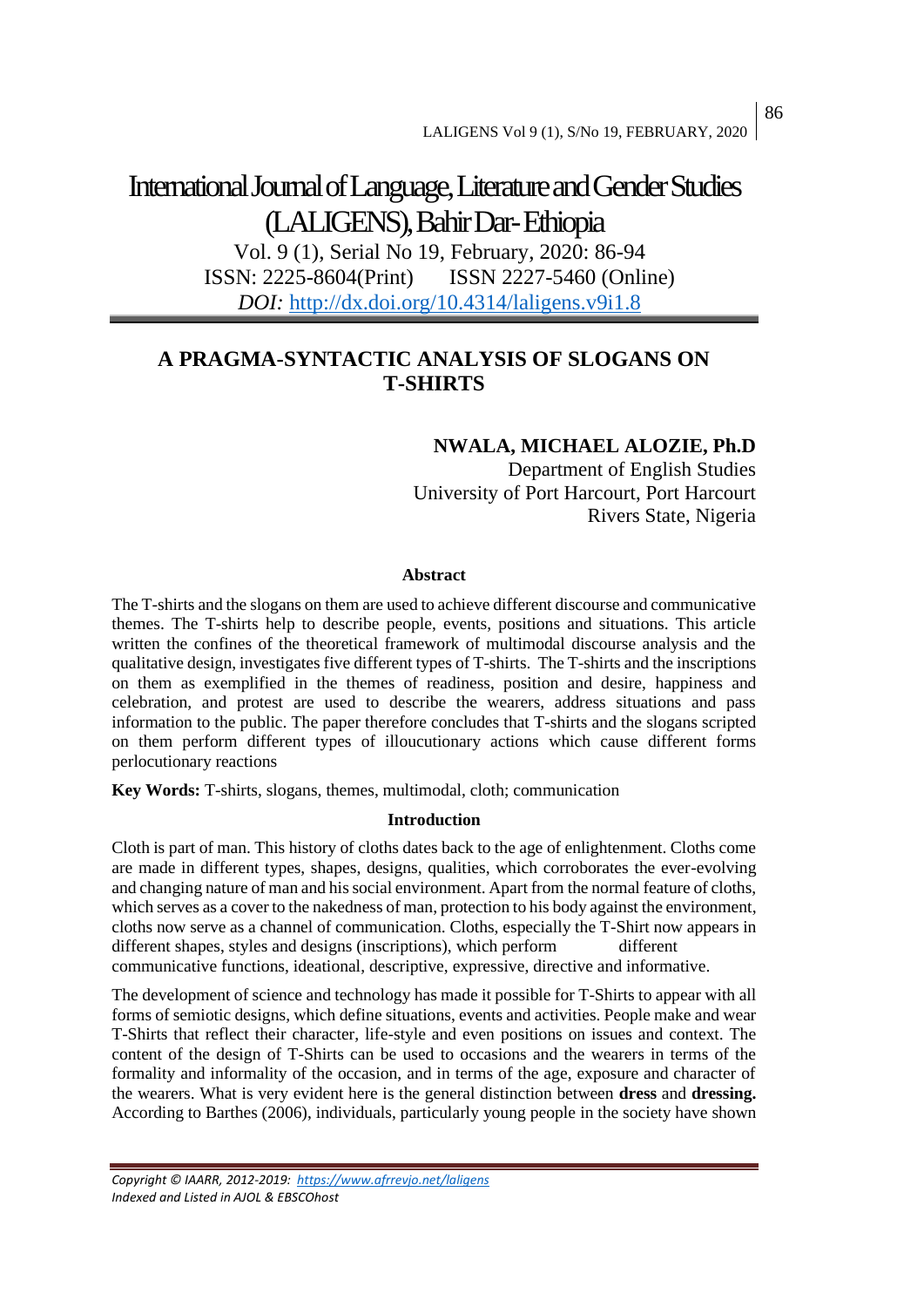that there si a difference between dress and dressing. While dressing is the actual act of putting some specific items of cloths, a dress is a system of shared meaning evoked by elements of clothing and rules governing the allowed combination. T-Shirt slogans, the focus of this paper, mediates between fashion and social discourse, revealing that T-Shirt messages are much more than just putting on cloths. A T-Shirt demonstrates the fact that fashion indeed can communicate. The slogan is created to arouse the interested of the customers; they are crafted in such an attractive manner that is daring and catchy to the people.

A slogan in simple description is a word, a phrase or even a sentence that is catchy, easy to remember, to read, to say, to memorise and to translate. Every slogan contains linguistic and semiotic inscriptions which try to arrest the attention of the people. Slogans are like trade designs which function as tools of business strategy used to get the interest of the consumers activated; to suggest ideas openly, and to inform the audience of the existence of the products or situation. Slogans on T-Shirts are packages of products, which are capable of convincing a consumer into purchasing the product and which can as well be used to show differences between products. Working on the pragma-stylistic interpretation of the packages of selected body creams and soaps, she shows that the use of the words Ivory and black colour on the package of the Ivory Soap like slogans on T-Shirts metaphorically indicates the presence of two cultures

## **Literature Review**

## **Theoretical Framework**

Multimodal discourse analysis or multimodality is a frame work that draws from Halliday's (1978, 1985,) social semiotic approach to language. It is the appropriation of different arrays of modes to explain an idea. It is defined as the integration of different communicative modes (for example, language, paintings and music) in a communicative artifact or event (Van Leeuwen, 2005). A multimodal discourse analysis is concerned with the meaning making process of semiotic contents. Kress and van Leeuwen (2006) opined that each of the elements has a meaning potential and their meaning is realized when analysed in relation to each other. Multimodality asserts that language is just one among the many resources for making meaning. This implies that the modal resources available in a culture need to be seen as one coherent, integral field of resources for making meaning. The point of a multimodal approach is to get beyond approaches where mode was integrally linked. In a multimodal approach, all modes are framed as one field or one domain. Jointly, they are treated as one connected cultural resource for meaning making by members of a social group at a particular moment. All are seen as equal, potentially in their capacity to contribute meaning to a complex semiotic entity, a text, and each is treated as distinct in its material potential and social shaping.

Multimodality is a theory of communication and social semiotics which describes communication practices in terms of the textual, linguistics, spatial and visual resources or modes used to compose messages. Everything from the placement of the images to the organization of the contents creates meaning. The concept of multimodality according to Kress (2010) emphasizes the situated action that is the importance of the social context and the resources available for meaning making with attention to people's situated choices of resources rather than emphasizing the system of available resource. Thus, it opens up possibilities for recognizing, analysing and theorizing the different ways in which people make meaning and how those meanings are interrelated. Multimodality as defined by Kress and van Leeuwen (2001) is 'the use of several semiotic modes in the design of a semiotic product or event' (p.20). In the words of Jewitt (2009a) 'multimodality describes approaches that understand communication and representation to be more about language, and which attend to the full

87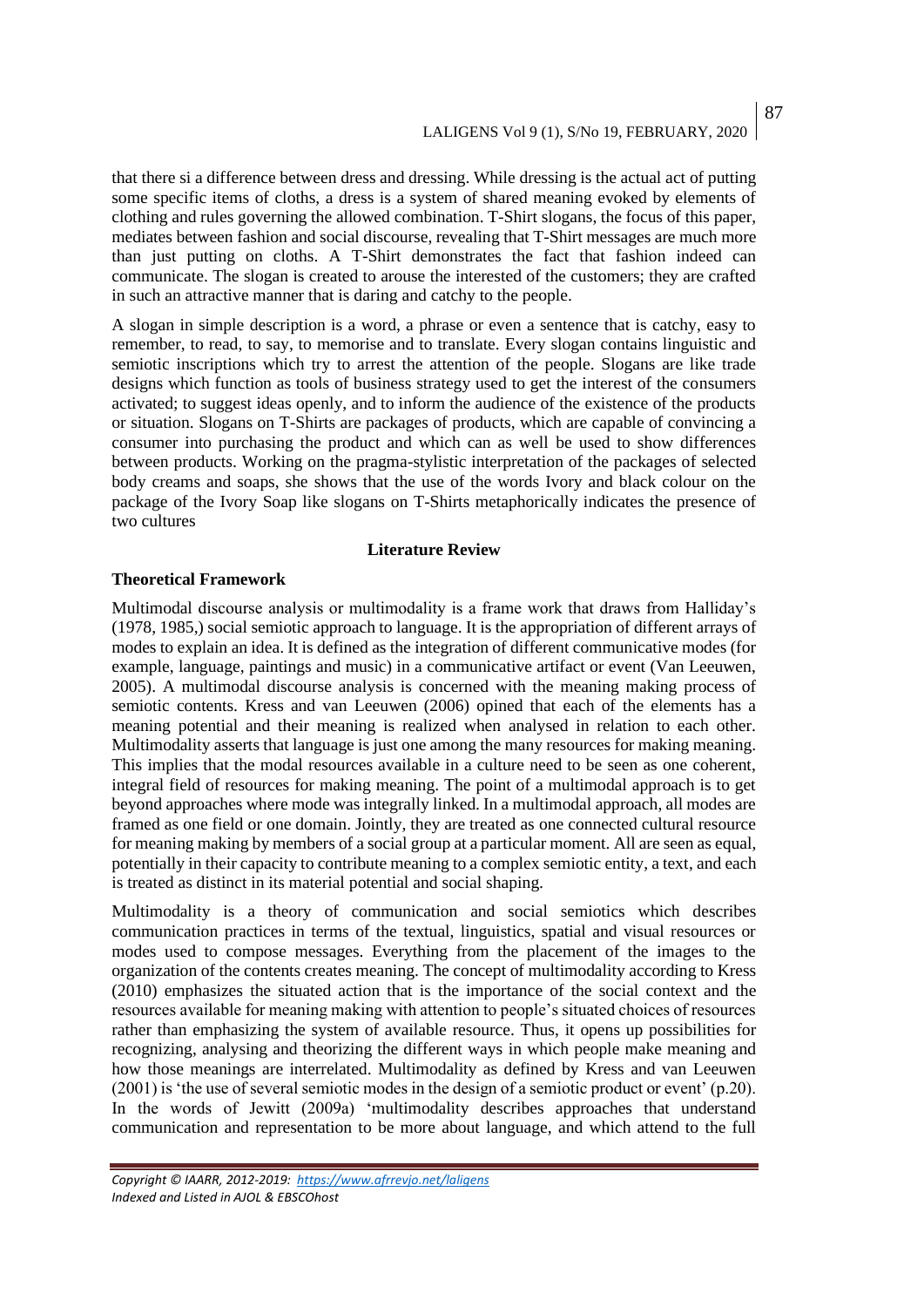range of communicational forms people use — image, gesture, gaze, postures and so on- and the relationship between them (p.14). So, while language is regarded as the most significant in communication, from the multimodal perspective, it is just one part of the multimodal ensemble. The researcher adopted this approach because of its flexibility, which makes it possible to analysis semiotic meaning making resources, such as drawings and painting, which do not involve oral speech sounds.

### **Conceptual Review**

## **Pragmatics**

Quite a number of scholars in the field of pragmatics have conceptualized on the nature of pragmatics. One of such is Leech (1983), who sees pragmatics as "the study of meaning in relation to speech situations." In his opinion, the speech situation allows the speaker use language to attain a desired effect on the mind of the hearer" (p.6). Related to the above, Levinson (1983, p.9) notes that pragmatics is "the study of those aspects of the relationship between language and context that are relevant to the writing of grammars." Here, interest is primarily on the inter-relatedness of language. Leech and Short (1983), sum up the concerns of pragmatics when they observed that pragmatic analysis of language can be understood to be the investigation into that aspect of meaning which is derived not from the formal properties of words or constructions, but from the way in which utterances are used and how they relate to the context in which they are uttered.

In stressing his own opinion, Yule (1996) states pointedly that pragmatics is in so many ways the study of invisible meaning. That is, how users of language recognize/deduce meaning, even when the message is not actually stated. Similarly, Morris (1938, p. 6)) asserts that the study of pragmatics is "the study of the relations of signs to interpreters." This therefore creates an avenue which allows one to investigate how meanings can be deduced from signs, and one of such is the use of the writings and drawings in the T-shirts.

Similarly, Nwala (2015) described pragmatics as the study of meaning which emphasizes the context and situation. This means that pragmatics studies the practical aspects of meaning which is usually socio-linguistically, psycholinguistically and stylistically defined.

Linguists generally have proposed various descriptions to account for pragmatics on the levels of meaning. To Mey (1993), pragmatics is the science of language in relation with its users. Yule (1996, p.8) argued that there are four areas which explicitly describe pragmatics:

- a. As that which studies the speakers meaning
- b. The study of contextual meaning.
- c. Studies to a great extent how what is unsaid is recognized as part of what is communicated i.e. the study of how more gets communicated than is said
- d. The study of the expression of relative distance.

He goes further to conclude that pragmatics is both "unique and frustrating" as it allows people to make sense of each other linguistically. And that this unique attribute contributes to making pragmatics a great task of linguistic study in the account that it requires one to make sense of what people have in mind.

Pragmatics is a significant field of study because it allows one to study language use on the basis of what is implied, i.e. it allows one to derive the intended meaning of language use and the reason why such is communicated. To further capture the usefulness of pragmatics, Nwala

*Copyright © IAARR, 2012-2019: <https://www.afrrevjo.net/laligens> Indexed and Listed in AJOL & EBSCOhost*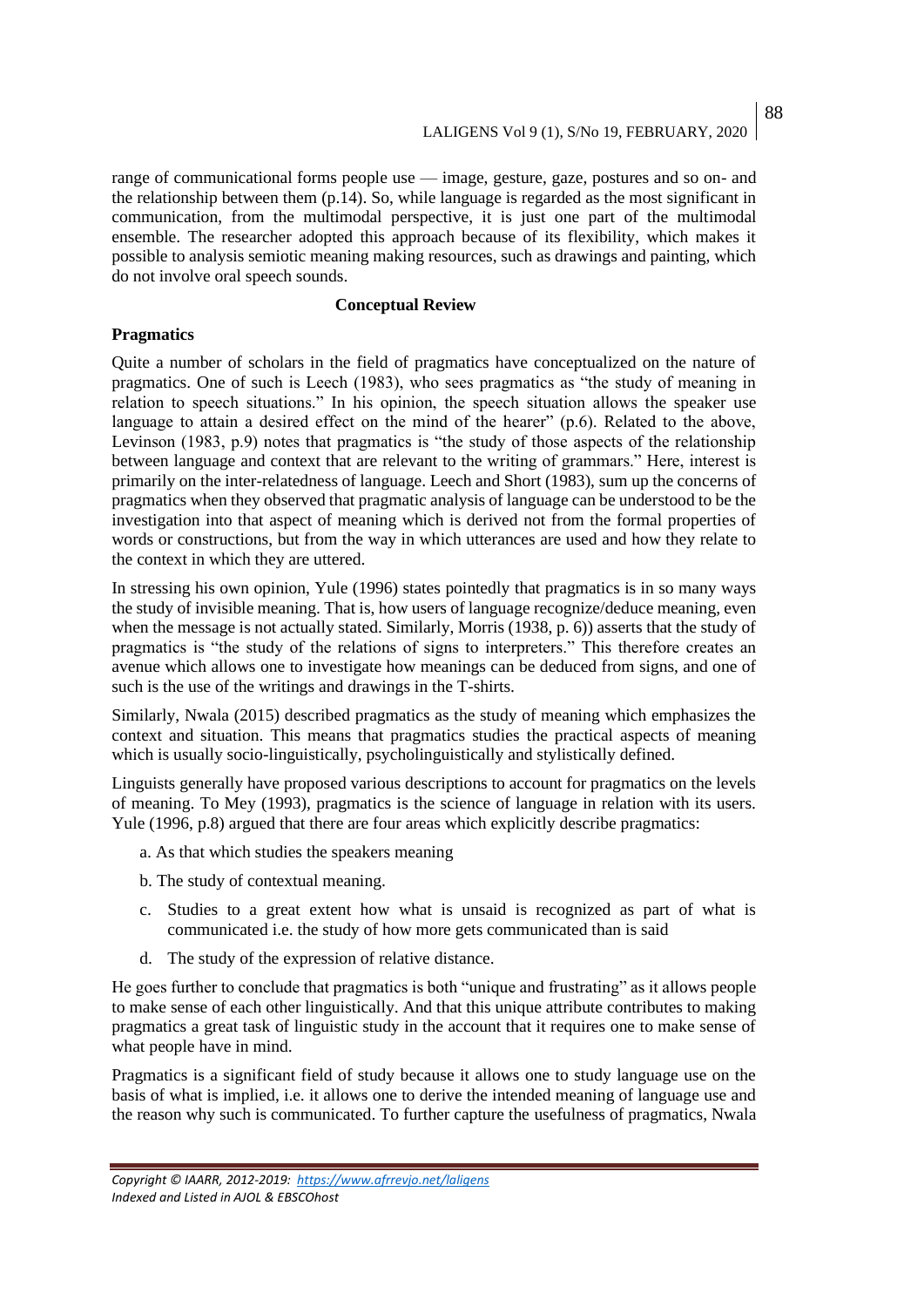89

(2015) rightly noted that with it (pragmatics) the task of having to discover the intended meaning of words and sentences contained in an expression can be inferred.

Leech (1983, p. 57) considered the scope of pragmatics to cut across the following:

- e. The message communicated
- f. The speakers involved in the message
- g. The existing knowledge they share
- h. The inferences on the basis of the context
- *i.* The effect of the non-verbal aspect of meaning

It is pertinent to state here therefore that pragmatic study in T-shirts allows one the opportunity to investigate into the hidden messages communicated in the drawing, paintings and writings on the shirts and also the period, time, season or reasons for the particular design. This is related to what cartoons do to people and to events. It may not be out of place to also argue that the essence or the core of every slogan on a T-shirt is for consumers to decode what is either said or unsaid, and pragmatics provides the channel through which consumers can access the minds of the T-shirts wearers.

From the foregoing, one can boldly say that pragmatics defines the choices language users make, the constraints associated with the choices, the effects on the users, the participants, the channel of the text, the linguistic situation among others. Pragmatic roles are not necessarily grammatical roles but that does not means according to Nwala, (2015) that pragmatics is flagrantly opposed to the grammatical rules; it deals with how to do things with words; how to represent texts and how to interpret semiotics signs that are implicit and do not convey messages which do not bear any necessary relationship with the linguistic content of the symbols and writings.

#### **T-Shirts**

A few works on T-shirts (from disciplines other than linguistics) have only examined T-shirts designs and social functions as items of fashion.

T-shirt (or tee, t-shirt) is a style of unisex fabric shirt named after the "T" shape of its body and sleeves. Traditionally, it has short sleeves and round necklines, known as a crew neck, which does not have collar. T-shirts come in different styles, types, colours and sizes, to suit the uniqueness of taste of an occasion, event, age and message. At times, T-shirt can be made of flannel with no buttons. It may have a woven band that keeps the shirt from fraying and gives it some shapes.

Hong (2005) looked at slogans on T-shirt as a form of communication that have strong social or political views or opinions as a means of communication. This is very true, especially if one thinks of **no war, no drugs, antismoking, protect the environment,** and **race or sex discrimination** among others usually found on some T-shirts. The slogans convey different locutions and illocutionary forces on the audience. They help to describe or identify context and the participants (Martins 2002), and they are prominent forms of communication in our contemporary linguistic landscape; and further notes that little researches on it have examined the semiotics of this unique mode of communication.

Ghilani (2010), examining the use of T-shirts as a type of propaganda to promote the contributions of women in post-war America, argued that T-shirts like posters with images of women heroes have continued to recruit women who preach and support the course of womanhood. Related to the above is the postulation of Penny (2009). According to him, the use of political T-shirts in the American 2008 presidential campaign was a powerful and

*Copyright © IAARR, 2012-2019: <https://www.afrrevjo.net/laligens> Indexed and Listed in AJOL & EBSCOhost*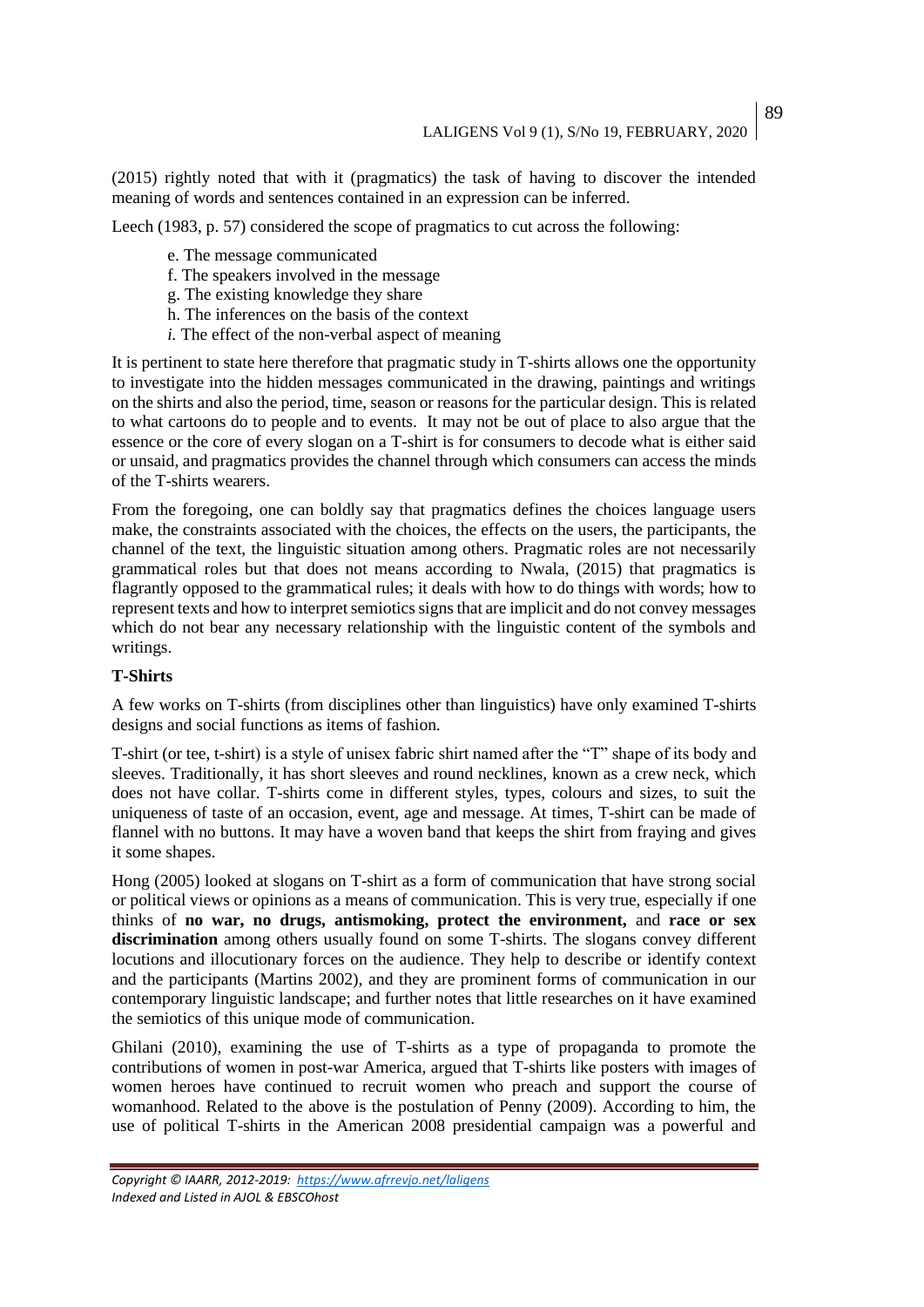important medium of communication; though, its exact role was ambiguous, the medium would continue to remain a key feature of American political and cultural life. The T-shirt as shown here serves as a veritable means political and social awareness; a situation where organizations, churches, clubs and political parties use it to reach their audience, sell their manifestoes, inform, instruct and even educate the populace. This is also a truism, when one recurs that in the Apartheid years in South Africa, the T-shirts, were commonly used to preach against it and to show the ills of it on humanity.

Kelly (2003) looked at T-shits slogans as a means of the protecting image and expressing identity in Hawaii. According to him, T-shirts with slogans is as ubiquitous as leisure wears among residence of Hawaii that it could be considered as standard attire. It is very popular; it comes in different styles and with different slogans.

From the literature review, it is quite clear that pragmatics can be described as an aspect of semantics or an extension of semantics because it also studies meaning of words and sentences. But unlike semantics which studies the logical and explicit meaning, pragmatics looks at meaning from the context, the interplay between the linguistics science and social factors. Pragmatics looks at implicit meanings. The reviewed literatures alluded to linguistics approach of pragmatics but from different perspectives. For T-shirts, scholars agreed that they come in different forms, shapes, styles, and serve as simple means of communication, expression of identity, personality, protection, position etc.

#### **Methodology**

In this paper, the researcher adopted the descriptive survey design. Descriptive survey design is the type in which the researcher collects data from a large sample drawn from a given population and describes certain features of the samples as they are at the time of the study. Using this design, the researcher was able to choose five different T-shirts with different inscriptions, which were grouped under four different discourse themes.

#### **Analysis**

The T-shirts as the writer mentioned earlier are used to portray different discourse or communicative themes. Five of the themes discussed in this article are:

#### **Theme of Readiness**

T-shirts can be used to show one's readiness and disposition so as to remove all forms of fear and suspicions. One can script on a T-shirt such words and phrases **I am here**, **here I am**, **tomorrow is late**, **let the ideal begins,** which show that one is fully prepared and ready to take an action; to dawn the consequences. In such instances, the locution of the word or phrase will be very clear to the addressee or the public at large. The T-shirt, worn by the formal governor of Ekiti State, Nigeria, on his visit to the headquarters of the Economic Financial Crime Commission (EFCC) in Nigeria scripted **EFCC, I am here** dared the commission and tells the Commission about his readiness to confront any situation:

90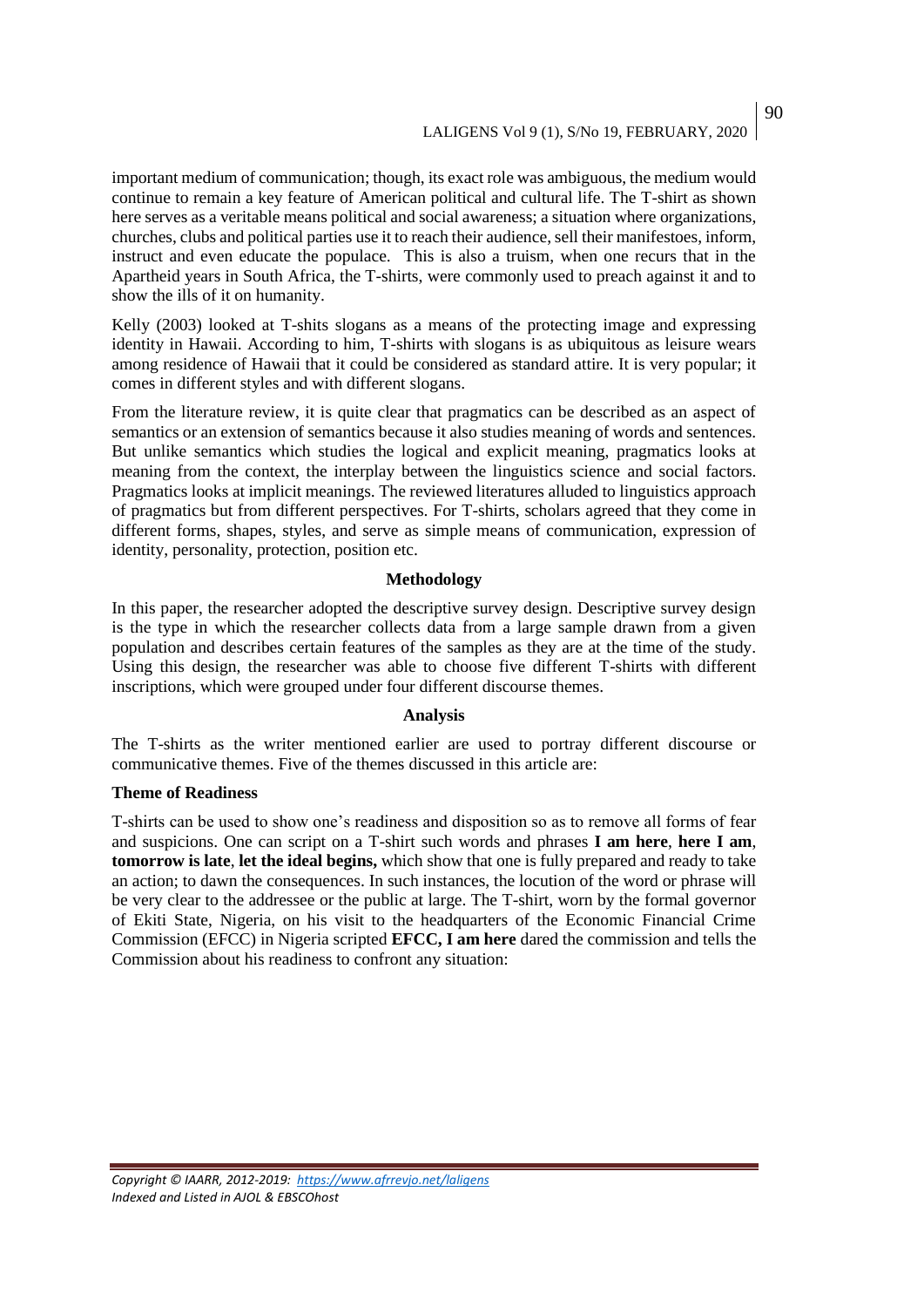

## **Figure 1.**

The syntax of the wordings clearly shows a case of movement and topicalization of the object and complement of the verb, **hear**. The initial or underlying structure of the sentence from which the surface was got is **I am here EFCC**. But the movement of EFCC to the sentence **Top** position is for emphasis, to draw attention to his readiness and presence in the commission who before his presence has claimed that he has clandestine plans to abscond. With the slogan on the T-shirt, the commission or any other related context will be duly informed of the preparedness and readiness of the wearer to confront the situation head-on.

## **Theme of Position and Desire**

This discourse theme is closely related to the theme of readiness. Here, people use T-shirts slogans to define, declare and show their position on issues. This is quite common during protest and political campaigns. In times of protest, and campaigns, people use T-shirts to announce their position, give reasons for such and announce the consequence of the refusal of the addressees. Similarly, during political campaigns, political parties, different groups and even lobbyists appear in T-shirts with slogans that define their groups, interest, declarations and positions. For instance, the T-shirt figures2 and figure3 below are used to show desires and positions.



## **Figure 2.**

The T-shirt with the inscription: **can't keep calm, I need morning sex** generally appeals to emotions and negotiates sex. The wearer uses this T-shirt to declare her intention, and even makes it very focal with the phrase, **can't keep calm**. The wearer using the expression, dared

*Copyright © IAARR, 2012-2019: <https://www.afrrevjo.net/laligens> Indexed and Listed in AJOL & EBSCOhost*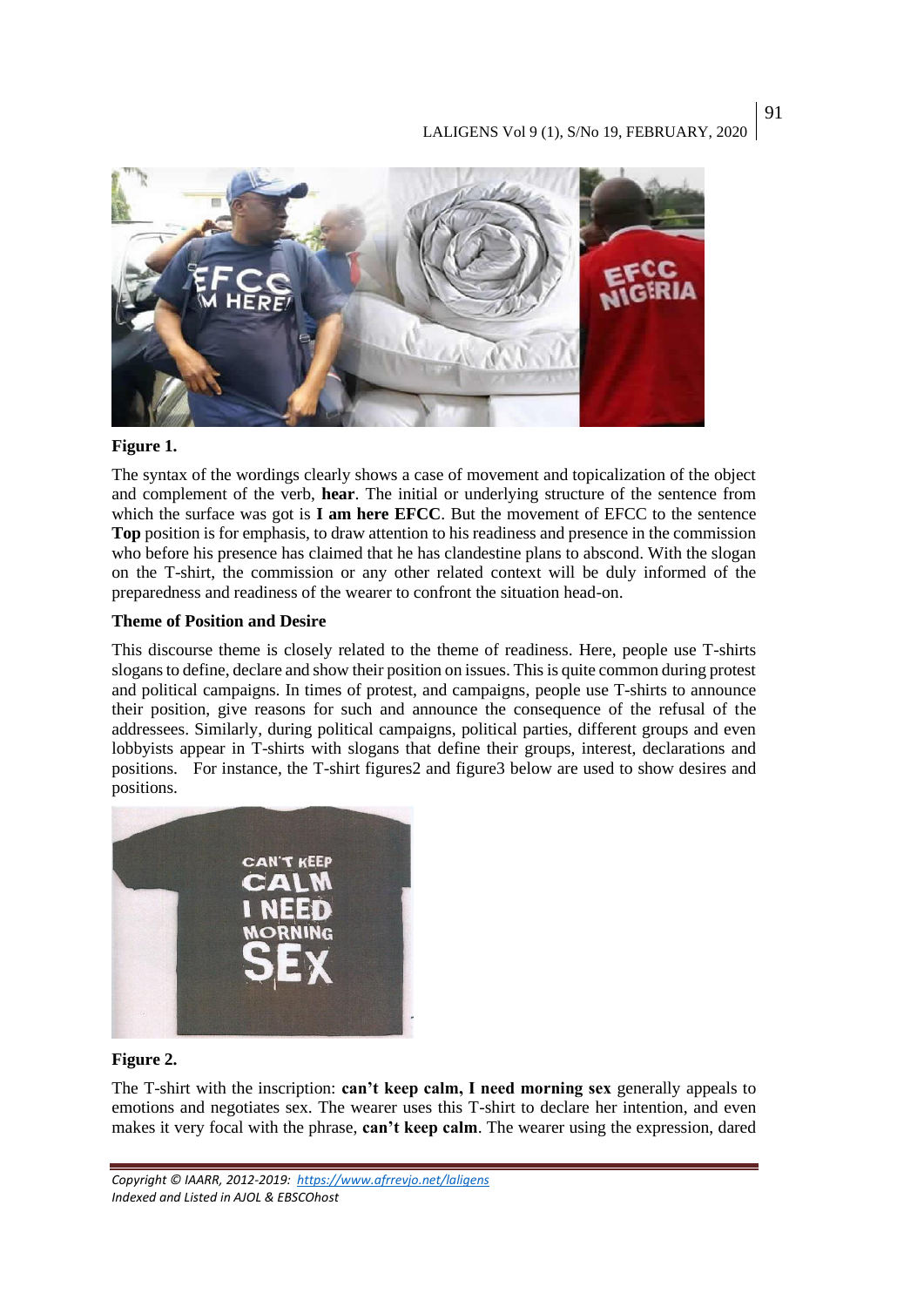92

any feeling, thought or definition of another person; her concern is the satisfaction of her desire – which is sex in the morning.

In the slogan, one reads or sees the use of two independent clauses – **the keep clause** and **the need clause**. The subject of **the keep clause**, which is the first-person personal pronoun is understandable; the pronoun was stylistically left out or deleted. This is not a case of deletion under identity as it were, but one used for emphasis and to show both the seriousness and resoluteness of the desire. The use of the noun modifier, **morning,** is to specify the period when the speaker wants the desire to be achieved.

## **Theme of Happiness and Celebration**

T-shirts are usually used to show significant and joyous moments by people. These days people, especially the teens, youths and celebrities use T-shirts to announce their birthday, victories and successes. The T-shirts and the inscriptions written on them help to interpret and define the psychology of the celebrants. Recently, in the universities (for instance University of Port Harcourt, Nigeria) students on graduation days make T-shirts of different types with different write-ups or slogans to show their joyous moments.



## Fig.3 Fig.4

The T-shirts **I can't keep calm, it is my birthday** and **Cheers and beers to 21 years** portray how happy the wearers are, their psychology and joyous moments. Using the T-shirts both try to capture the attention of the on-lookers and pass the message of their birthday to them. Syntactically, the wordings of the first T-shirt presented in two clauses with the first personal pronoun **I** as subject of the **keep clause** and with the neutral pronoun it as the subject of the **is clause**. The use of the neutral pronoun **it** is both anaphoric and cataphoric. It makes reference to why she cannot keep calm, which is her birthday contained in the second clause.

The slogan **Cheers and bears to 21 years** points to the hilarious moment of the wearer. **Cheers** is an exclamation words used to show happiness and greetings. But here, the designer combined it with beers, a noun, to form the subject of the phrase. The subject syntactically is ill-positioned because it occurs as the subject of the infinitive 'to', a position that is not allowed because of the concept of case of the GB grammar. The phrase is verbless; the figure, 21, is not a verb. But the phrase pragmatically shows that the wearer is twenty-one years old and he is generally identifying in celebration with all who are twenty-one years old, hence the use of **cups** to create the image of celebration and happiness.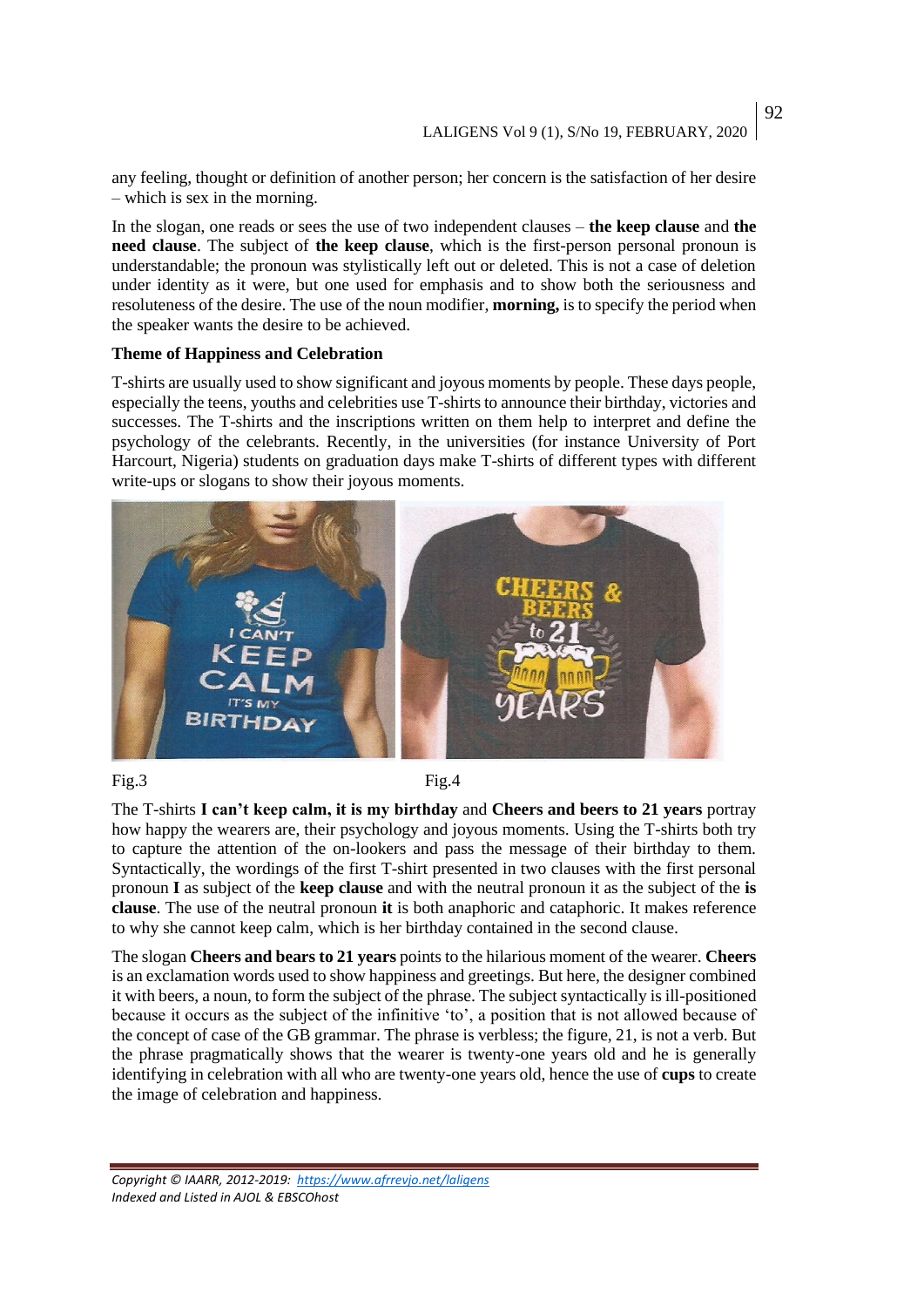## **Theme of Protest**

The T-shirt with the inscription of the scarlet letter **A,** in the phrase *not A distraction* was used by students of Charleston count school of the Arts in South Carolina to protest against the misconception about the dressing of the teen girls, which led to the introduction of a dress code in the school. The girls wearing the T-shirts with the scarlet letter **A** on it try to show the authority that they were not against the dress code but against the misconception about their dressing which led to the introduction of the dress code. They used the T-shirt to speak out their mind and show their position on the subject matter.



## Fig.5

The expression or phrase **'Not A Distraction** is an extract of the entire sentence: **it is not a distraction**. The subject – the pronoun **it** refers to the dressing of the girls misconceived to be ill and amorously intended. Apart from the sentence, the scarlet letter **A** on the T-shirt alone passes the message. This attest to the position of this paper that T-shirts are good discourse mode of communication which people can use to register their position, inform the public and correct erroneous views.

#### **Conclusion**

Thus far, the writer has shown in this article that T-shirts which are adorned and designed with different forms of slogans can be used to achieve different discourse illocutionary effects. The T-shirts can be made or designed to appear in different forms and styles so as to achieve the designer's or wearer's discourse goal. The different drawings, paintings and writings on the Tshirts create different metaphorical images and semantic features that can be better interpreted with multimodal discourse analysis.

The syntax of the words / sentences as the sample T-shirts used in this article show is a flexible one that is totally influenced by the assumptions of pragmatics. This is why most T-shirts suppress the subjects of sentences, appear in phrases, adopt poor collocations and also allow usual graphization. It is abundantly clear from this paper that the slogans of T-shirts are generally informative, expressive and instructive. They are used to perform different types of illoucutionary actions which cause different forms perlocutionary reactions.